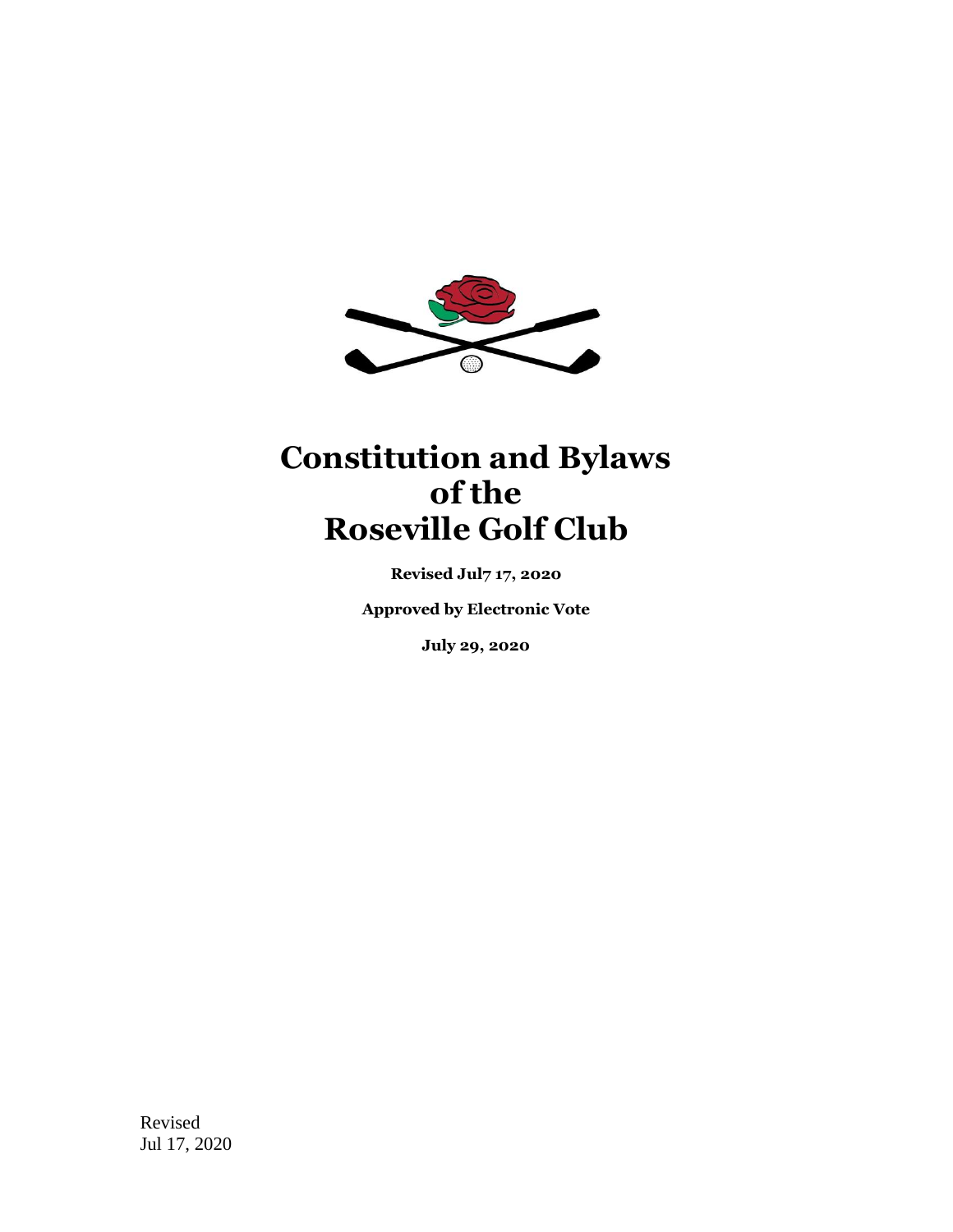### **ARTICLE I — NAME**

The name of this Club shall be the Roseville Golf Club (RGC).

### **ARTICLE II — OBJECT**

The purpose of this Club is to promote the sport of golf in accordance with these bylaws and the rules of the game of golf.

### **ARTICLE III — BOARD OF OFFICERS**

The powers of this Club shall be vested in a Board of Officers ("Board") consisting of fifteen (15) positions as follows:

**A. Four (4)** elected officers: President, Vice President, Secretary and Treasurer.

**B**. **Four (4)** elected Members at Large.

**C. Five (5)** positions appointed by the President: Tournament Director, Tournament Bookkeeper, Webmaster, Rules Chairperson and Handicap Chairperson.

**D.** Two Past Presidents (immediate and second year Past President).

### **ARTICLE IV — ELECTIONS**

#### **1. ELECTION AND APPOINTMENT OF CLUB OFFICERS**

**A.** Elections will be held September 5 - 15 by vote on Memberplanet or whatever platform that is determined by the NCGA and during the regularly scheduled September general meeting. These duly elected officials take office effective January 1st.

#### **B.** *BOARD MEMBERS MUST HAVE BEEN AN ACTIVE MEMBER IN THE YEAR OF ELECTION AND HAVE SIX PLAY DATES MINIMUM WITHIN THAT YEAR.*

**C.** Nominations of the elected officials shall be by a committee selected by the current President from the Board of Officers as listed in Article VII H 1. The Committee will consider potential nominees from the membership during the month of August and no floor nominations will be accepted at the September General meeting. The Committee shall determine and publish their list of nominees in the September newsletter.

**D.** The tenure of the office for elected officials (President, Vice President, Secretary and Treasurer will be for a period of one (1) year. The tenure of office for Members at Large shall be for a period of two (2) years. Only two (2) Members at Large will be elected annually. The outgoing President will automatically fill one of the outgoing Past Presidents seats.

#### **2. FILLING VACANCIES**

**A.** A vacancy of an appointed or elected official will be filled by appointment of the President and shall require the approval of the majority of the Board of Officers.

**B.** The Vice President will automatically fill the vacancy of the President for the balance of the term and shall appoint their successor, for the balance of the term to be approved by the Board.

Revised Jul 17, 2020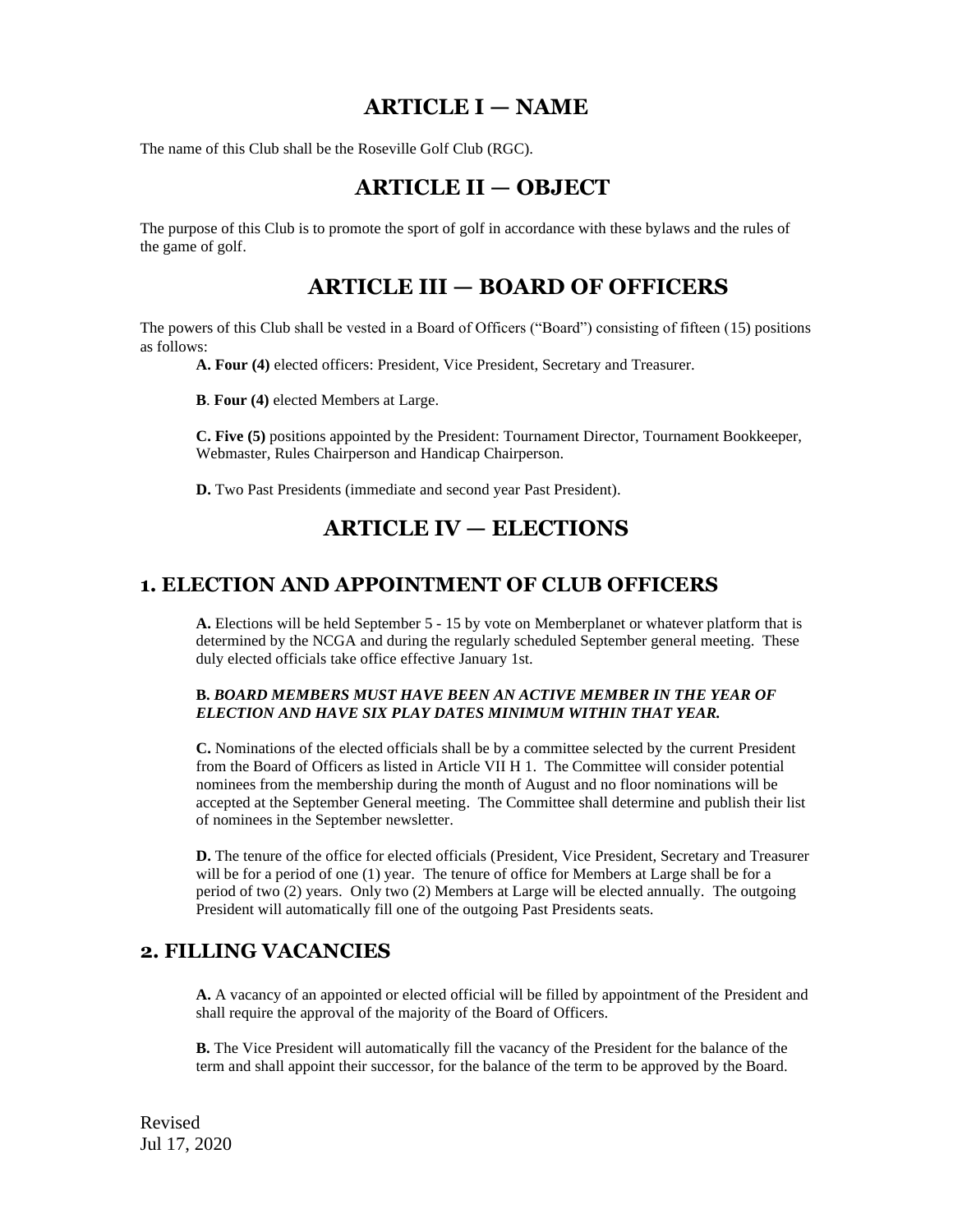### **ARTICLE V — DUTIES**

#### **1. BOARD OF OFFICERS**

The Board shall:

**A**. Conduct, manage, and control the affairs and business of the Club, in conformity with these by-laws, to benefit the majority of the members.

**B**. Approve all expenditures of the general funds at their monthly meetings that have not been approved in the annual budget. Any expenditure of general funds in excess of one hundred dollars (\$100.00) must be approved by the Board before such expenditure may be made unless it is part of the approved budget.

**C.** Compensate all Board Officers based on the current year's projected budget. It may be adjusted as necessary during the year.

**D**. Compensate the President, Secretary, Treasurer, Tournament Director, Tournament Bookkeeper, Vice President, Webmaster, and Handicap Chairperson with green fees paid out of the general fund for a maximum of 12 weekend home tournament dates per year.

**E**. Compensate all Club officers who do not receive green fees with a Rose Card or equivalent each year for their service to the Club.

#### **2. PRESIDENT**

The President shall:

**A**. Exercise general supervision over the business and affairs of the Club.

**B.** Preside at all meetings of the Club and Board of Officers with the ability to open, close, or postpone such meetings.

**C.** Call all meetings as required.

**D**. Make appointments including committees as required.

**E**. Report the business of the Club to the membership at the general meetings. This report shall include an audit of all books and all records of the Club to be presented by the April board meeting and presented to the members at the April general Meeting as outlined in Article VII item #7.

**F**. Shall plan, organize and perform the duties of tournament director for the annual David Oxley Jr. Memorial Golf tournament.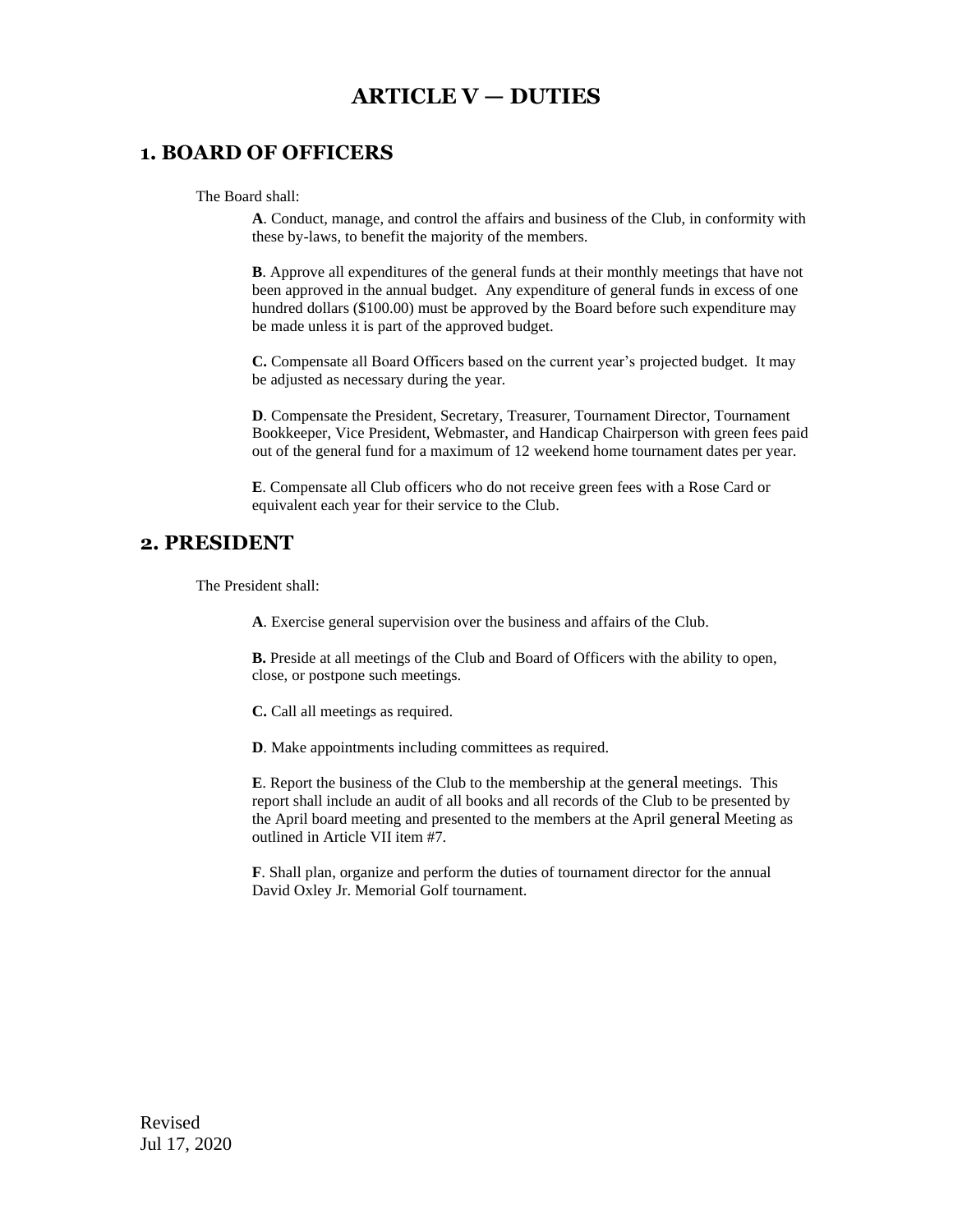#### **3. VICE PRESIDENT**

The Vice President shall:

**A**. Take the place and perform the duties of the President in their absence. In the event that both President and Vice President are absent at a meeting, the Board shall appoint a Board member to serve as President for that meeting.

**B.** Provide publicity for the Club.

**C.** Edit and publish a Club newsletter in January, April, July and September. The newsletter will be mailed or e-mailed to all active members, excluding junior members. The newsletter will be mailed to those members who do not agree to accept the newsletter by e-mail.

**D.** Will plan and coordinate the annual RGC Christmas party.

#### **4. SECRETARY**

The Secretary shall:

**A.** Keep a full and complete record of the meetings of the Club and record the minutes at all board and general meetings. The minutes shall be approved by the Board and sent to the Secretary for record keeping. The minutes shall also be posted to the RGC website.

**B.** Maintain a listing of the names, addresses, email addresses, telephone numbers and membership numbers of all members of the Club.

**C.** Notify the Vice President, Handicap Chairperson, and Tournament Director of new Club members.

#### **5. TREASURER**

The Treasurer shall:

.

**A**. Receive and safely keep all monies except tournament money of the Club and deposit same in the name of the Club in such bank(s) as the Board may designate.

**B.** Keep a full and accurate account of the receipts and disbursements of the Club and render to the President and Board, a monthly report of accounts of the financial condition of the Club.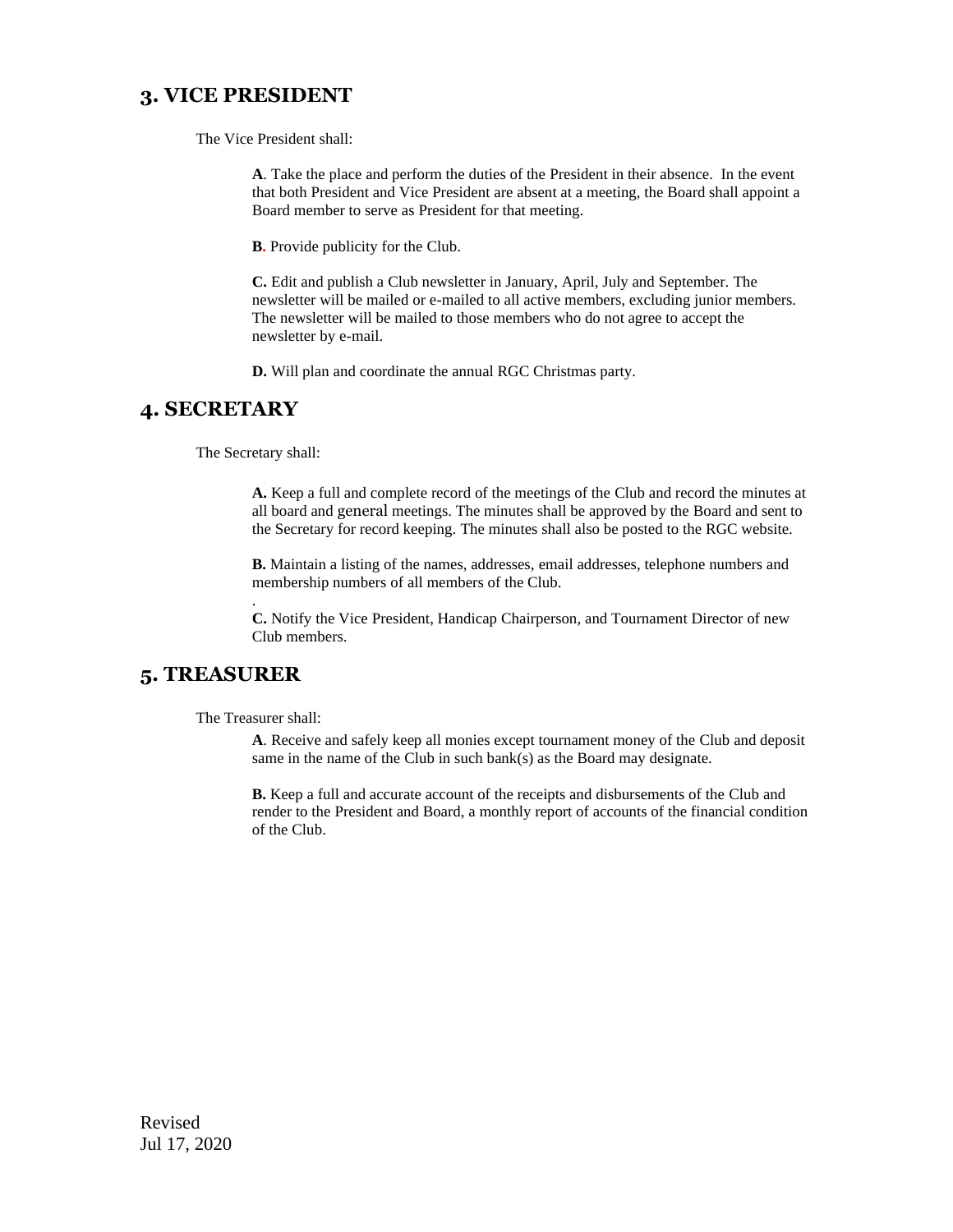### **6. TOURNAMENT DIRECTOR**

The Tournament Director shall:

**A**. Schedule all Club tournaments for the year succeeding their term in office, and establish entry deadlines.

**B**. Receive information from the Tournament Bookkeeper to determine the number of required tee times and establish said tee times.

**C**. Publish a list of tee times for each tournament.

**D**. Notify the Board and membership of tournament cancellations or rescheduled dates.

**E**. Determine, maintain, and publish the results of all RGC tournaments.

**F.** Maintain all tournament perpetual trophies.

**G.** Maintain Tournament computer and accessories.

#### **7. WEBMASTER**

The Webmaster shall:

**A**. Report to the Board each month the status of the RGC website.

**B**. Maintain the Memberplanet, keeping tournament schedules, results, and tee times current as well as posting minutes, past data and other pertinent information relating to the Club.

#### **8. HANDICAP CHAIRPERSON**

The Handicap Chairperson shall:

**A**. Review handicaps from the computer periodically and ensure that posting errors are corrected.

**B**. Establish Club tournament handicaps.

**C**. Maintain a record of all members' WHS handicaps

#### **9. RULES CHAIRPERSON**

The Rules Chairperson shall:

**A**. Be responsible for local rules, decisions, and keeping the Rules Committee current on rules changes.

**B**. Have Rules Committee member available at tournaments for the entire time in case a ruling is needed.

**C**. Have a Rules Committee member available at tournaments for keeping track of playing times as required per the Local Rules.

Revised Jul 17, 2020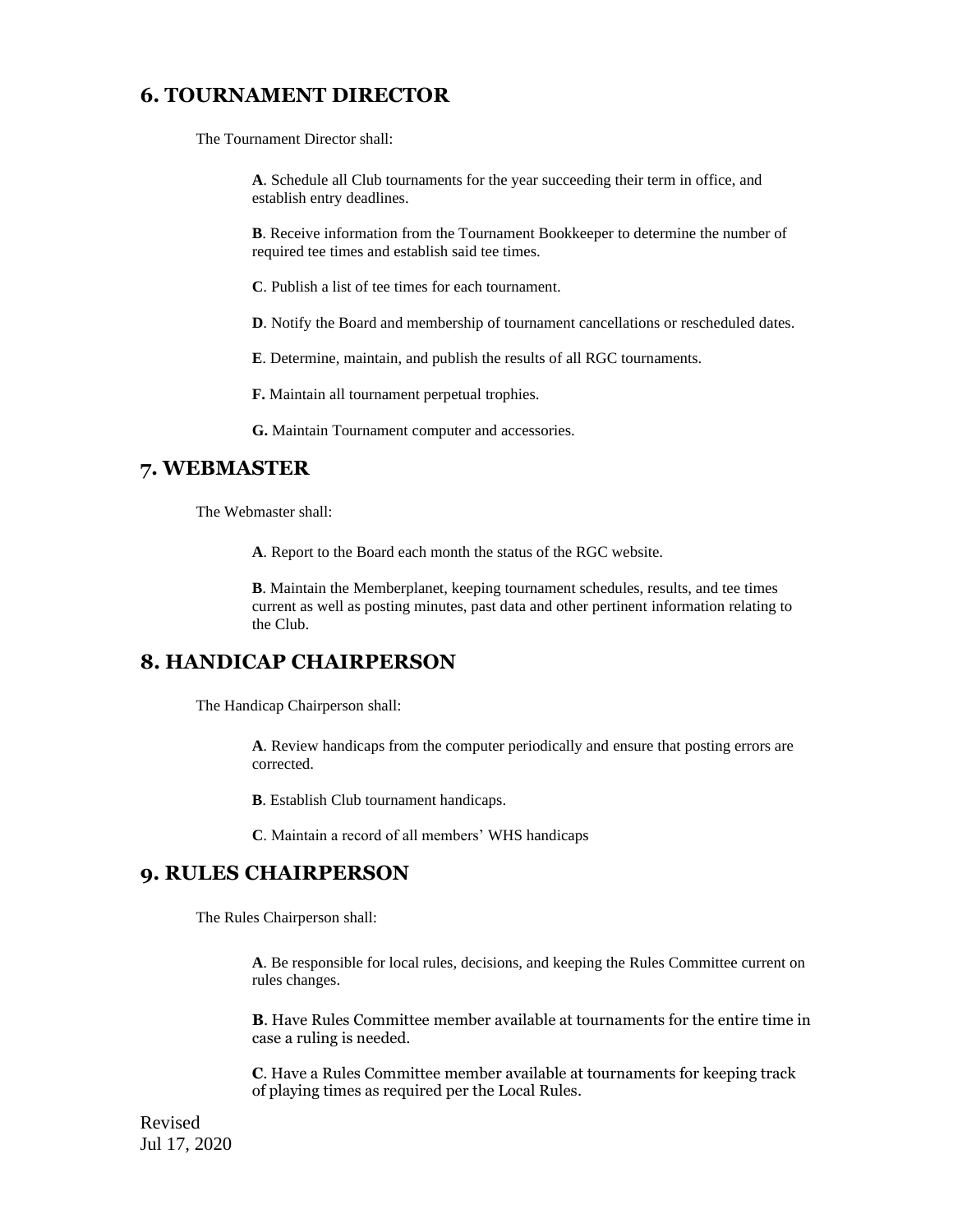#### **10. TOURNAMENT BOOKKEEPER**

The Tournament Bookkeeper shall:

**A**. Collect all tournament entries and monies.

**B**. Inform the Tournament Director and Handicap Chairperson when the players have been updated on Golf Genius for each tournament.

**C.** Be responsible for the accurate account of the receipts and disbursements of the tournament fund, and render to the President and Board, a monthly report of the financial status of the tournament fund. The Tournament Bookkeeper shall give a complete report for tournament fund for the Clubs annual audit when completed.

#### **11. MEMBER-AT-LARGE**

The Member-At-Large shall:

**A.** Serve on the various committees under Article VII.

**B.** Act as Sargent-At-Arms when assigned by the President.

### **ARTICLE VI — REMOVAL OF OFFICERS**

**1.** Any Officer of the Club may be recalled by the membership.

**2.** A special meeting of the Board of Officers shall be called by the President within 14 days if requested in writing by six (6) active Club members.

**3.** The Board shall determine if the written petition presents valid reason for a recall.

**4.** If the Board deems a valid reason exists for a recall, they shall provide a written notice to such Officer for confirmation of receipt.

**5.** The Board shall order a special general meeting within 14 days after the confirmation of the Officer's receipt.

**6.** Notice of such a meeting shall be sent to all members by the Secretary.

**7.** No Officer shall be removed from office unless for a good cause as shown by affirmative vote of not less than three fourths (3/4) of the members present at the special meeting.

**8.** A Board member, who misses two consecutive meetings, without being excused, may be removed from office after Board review, without action at a special meeting.

### **ARTICLE VII — COMMITTEES**

The Chairperson of the following standing committees and any other desired committee shall be appointed by the President and shall serve for their tenure of office. All committees will report to the President the current status at board meetings.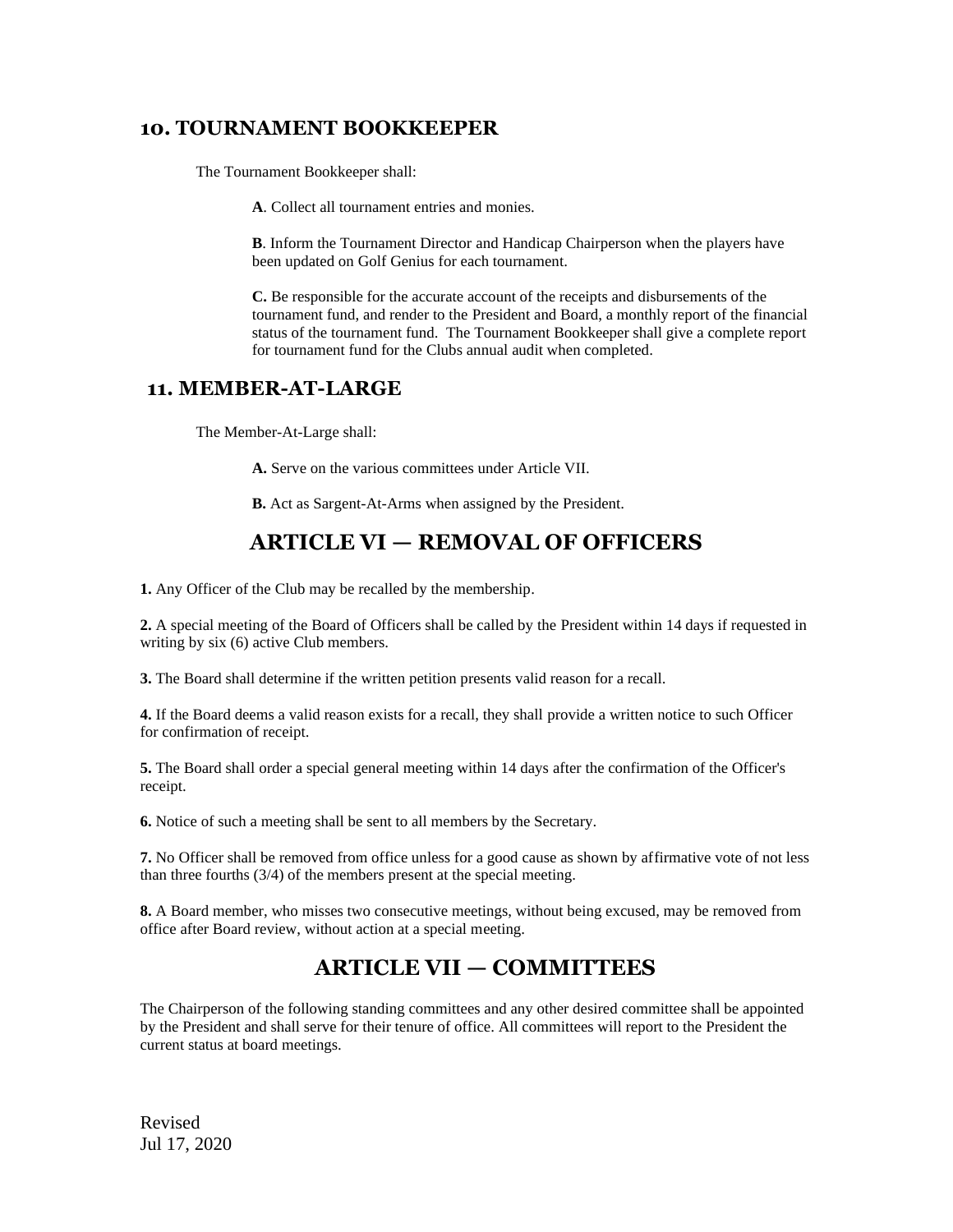### **A. MEMBERSHIP**

The Membership Committee shall provide applications for Membership and devise ways and means to maximize membership as outlined in Article VIII.

#### **B. ENTERTAINMENT**

Entertainment Committee shall provide and arrange for such entertainment as desired by the membership.

### **C. BY-LAWS**

The Bylaws Committee shall assure that the bylaws are up to date as approved by the membership.

### **D. HANDICAP**

**1.** The Handicap Committee shall be chaired by the Handicap Chairperson.

**2.** The Handicap Committee shall assist the Handicap Chairperson in carrying out his/her duties.

### **E. TOURNAMENT**

**1**. The Tournament Committee shall be chaired by the Tournament Director.

**2.** The Tournament Committee shall assist the Tournament Director in carrying out his/her duties.

**3.** The Tournament Committee shall assure that the Playing Procedures and Tournament Guide are current and up-to-date as required.

### **F. BUDGET**

**1.** The budget shall be drawn up and proposed at the January Board meeting.

**2.** The Committee shall consist of the outgoing and incoming President(s), Treasurer(s), Tournament Bookkeeper and incoming Vice-President.

### **G. AUDIT**

**1.** The Audit Committee shall consist of members appointed by the President.

**2.** The annual audit of the previous year shall be conducted by March and presented to the Board by the April Board meeting and presented to the members at the April general meeting.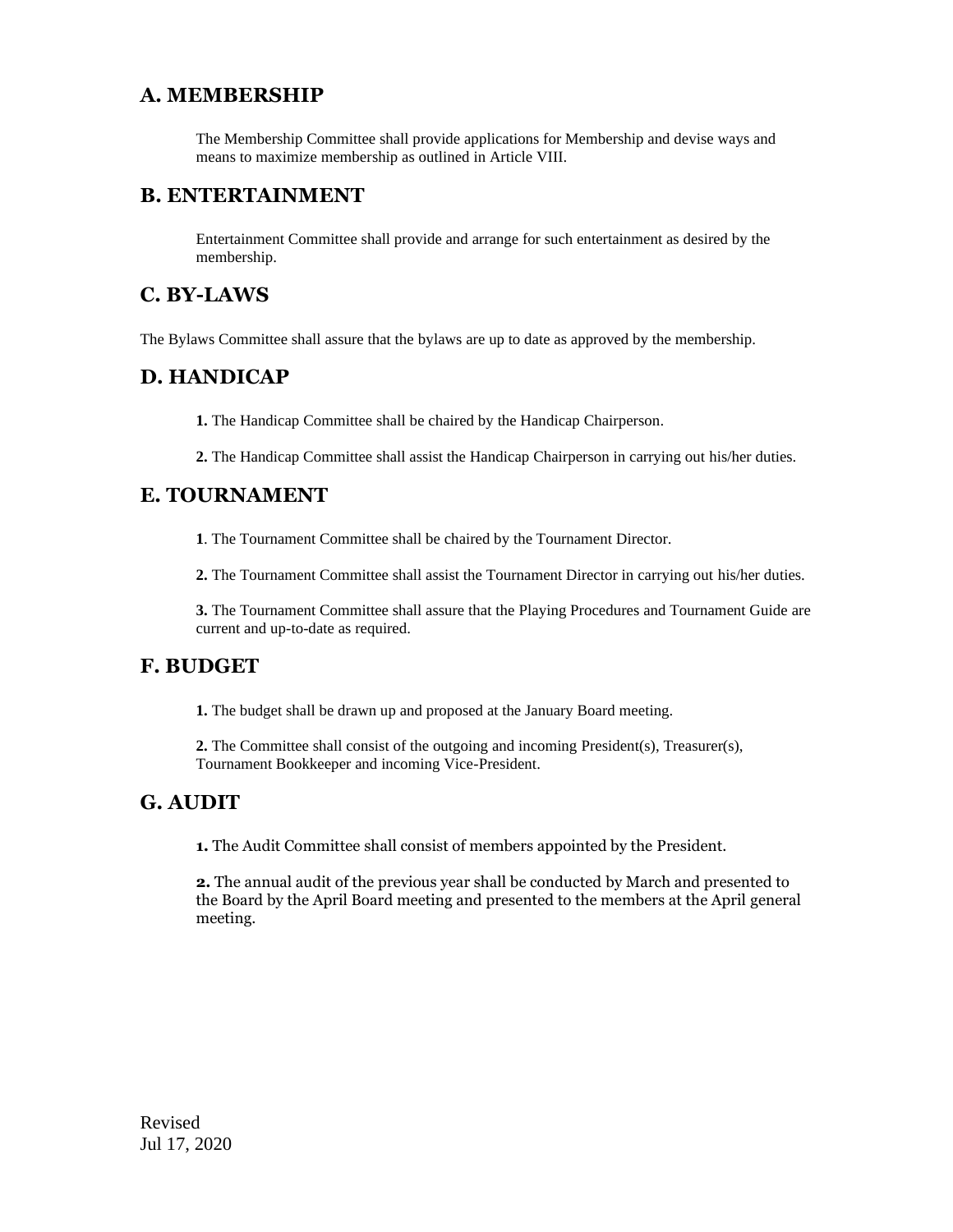### **H. ELECTION**

**1.** The Election Committee shall consist of members appointed by the President and not a candidate for an elected Board of Officers position.

**2.** The Election Committee is responsible for selecting the nominees to the Board of Officers from the membership of the current year.

**3.** It shall consider all inquiries from the membership for the possible appointments and nominations.

**4.** The Board of Officers shall approve all nominations.

### **I. LOCAL RULES**

**1.** The Rules Committee shall assure that the local rules are up to date, as approved by the membership.

**2.** The Rules Committee shall assist the Rules Chairperson in carrying out their duties.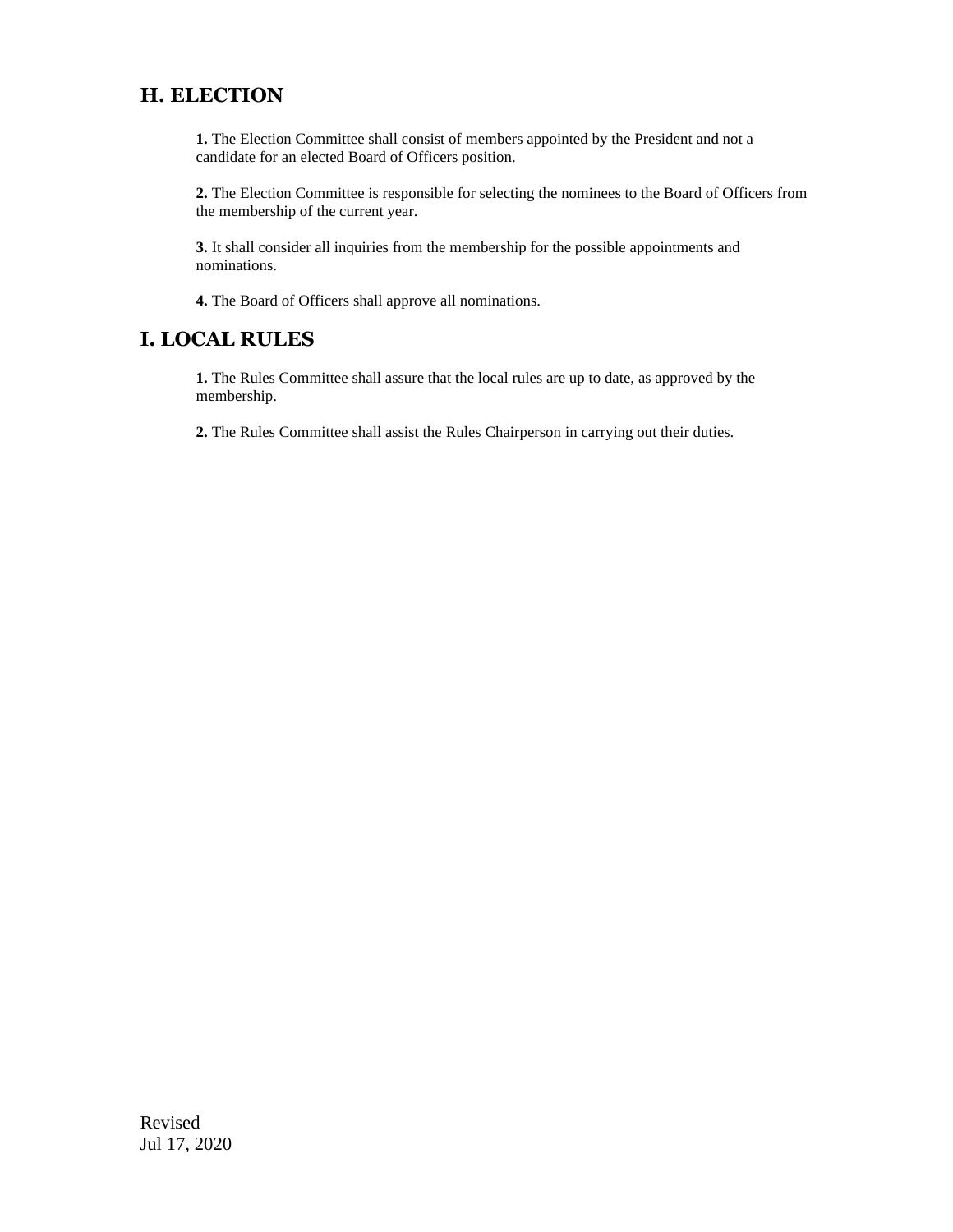## **ARTICLE VIII — MEMBERSHIP**

**1.** The membership of this Club shall include all persons eighteen (18) years of age or older regardless of sex, race, color, religion, ancestry or disability.

**2.** If a current junior member of the Club turns eighteen (18) years of age, he will be given the option to become an active adult member by paying the adult fees less fees paid to become a junior or maintain their junior status for the balance of the year. A letter to this effect shall be emailed by the Secretary to the member no later than two weeks (2) before the eighteenth birthday.

**3.** The membership of this Club shall be open as of October 1st.

**4.** The Board of Officers can disapprove an applicant for membership by a majority vote.

**5.** The Board of Officers shall have the power, by majority vote, to suspend for such period and upon such terms as it may propose, or to expel and forfeit the membership of any member for conduct which, in the Board's opinion, is likely to be prejudicial to the welfare, interest, reputation, or character of the Club.

**6.** RGC Past Presidents shall receive a lifetime Honorary Membership.

**7.** Honorary and complimentary memberships shall not be considered as part of the membership count. An Honorary Membership entitles the member to receive the quarterly newsletter but does not entitle them to participate in Club Meetings or have voting rights.

### **ARTICLE IX — DUES**

**1.** The Board shall review the dues for current and new members as needed.

**2.** An initiation fee shall be charged to all new members.

**3.** The annual RGC dues (including NCGA dues and annual tournament fees.) shall be due and payable after October 1st of the prior year.

**4.** After December 15th all members not paid will be deleted and classified as new members requiring a full payment to reactivate their membership.

**5.** The Past Presidents will be required to pay the NCGA dues and the annual tournament fee.

**6.** No member delinquent in dues or owing any obligation to the Club is eligible to play in any of the Club tournaments, can hold office or enjoy any other Club privileges.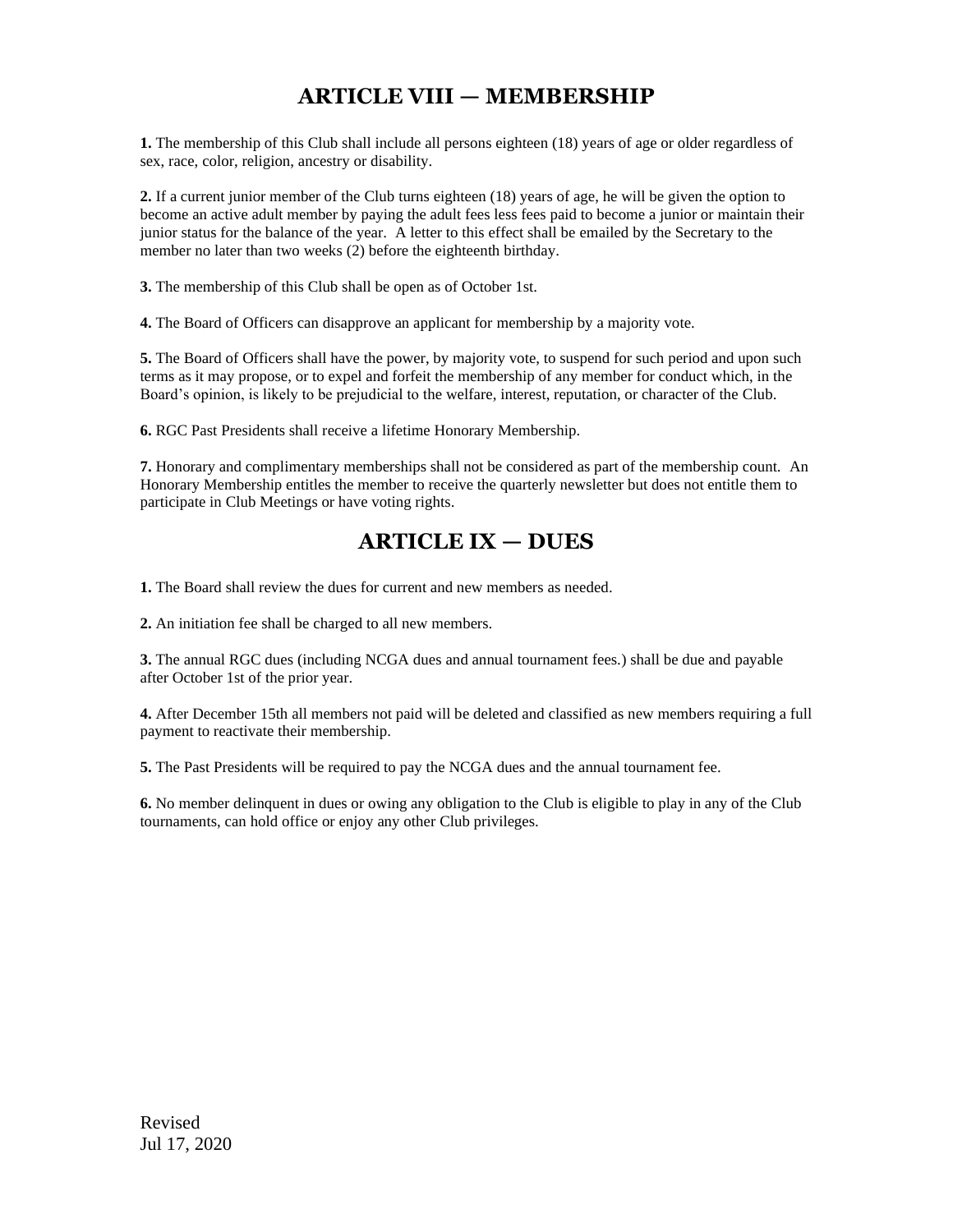## **ARTICLE X — MEETINGS**

**1.** There shall be a general meeting of the Club on the third or fourth Thursday of January, April, July and September at such a place and time as listed in the RGC newsletter, on the website and by email. The member must be in good-standing in order to attend such meetings.

**2.** Special meetings of the Club may be called by the President.

**3.** The President must call a special meeting of the Club upon request of six (6) or more members of the Board of Officers.

**4.** The Secretary shall notify all members of the Club meetings at least fourteen (14) days in advance of the meeting specifying the time, place and purpose of the meeting.

**5.** A quorum for the conduct of the Club business will consist of members present at the general meeting.

**6.** The President has a right to remove anyone from a meeting and the removal will be performed by the appointed Sargeant-At-Arms.

**7.**An agenda will be produced by the Secretary prior to the general meeting**.**

**8.** Anything presented by a member at the general meeting will be considered to be new business. The information submitted to the Board will be developed by the Board and presented to the membership at a future meeting.

**9.** The order of business for regular meetings will be as follows:

- **A.** Presiding officer will call the meeting to order.
- **B.** Minutes approved.
- **C.** Reports by the Officers.
- **D.** Old Business.
- **E.** New Business.
- **F.** Correspondence.

**G.** Adjourn.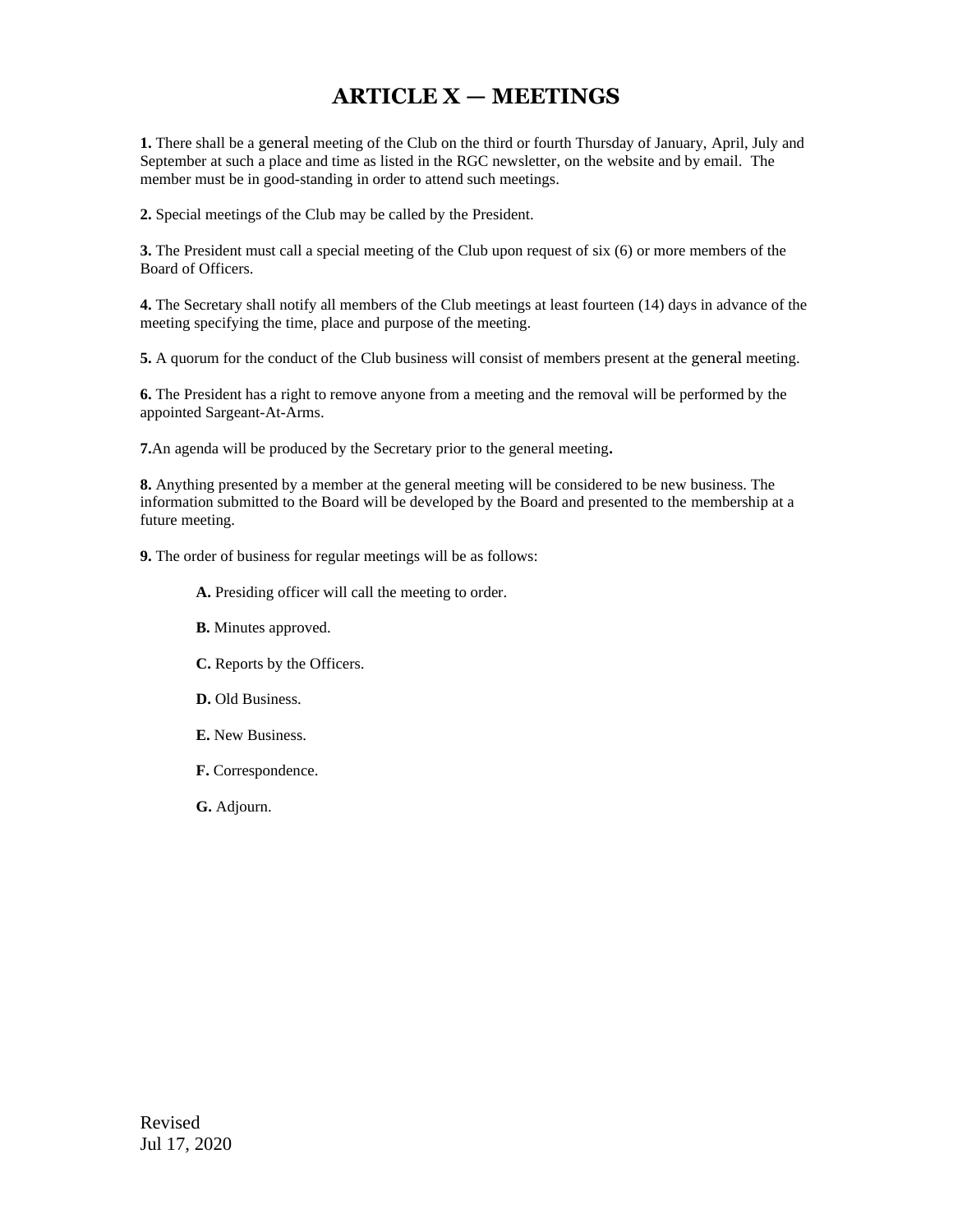### **ARTICLE XI — BOARD OF OFFICERS MEETINGS**

**1**. The meetings of the Board of Officers shall be at such a time and place as the President shall determine.

**2.** Meetings shall be held monthly.

**3**. At the Presidents discretion, the monthly board meeting may be held prior to and on the same day as the quarterly general meeting.

**4**. A majority of the Board of Officers shall be necessary and sufficient to constitute a quorum to form the Board for the transaction of business.

**5.** Members must be invited by the Board to attend Board of Officers meetings. A member in good-standing may request the Board to attend the Board of Officers meetings but it must be approved by the Board prior to attending.

**6.** If an Officer that is required to submit a monthly report is unable to attend, this Officer must submit the report to the President prior to the meeting.

### **ARTICLE XII —ELECTRONIC VOTES**

Electronic votes on Memberplanet **or whatever platform determined by the NCGA** will be allowed for elections or other items deemed appropriate by the Board.

### **ARTICLE XIII — CONDUCT**

Any act of unsportsmanlike conduct, including the use of obscene language or abusive behavior. may be cause for further disciplinary action up to and including removal from the Club. Unsportsmanlike conduct includes actions on or off the course.

### **ARTICLE XIV— AMENDMENTS TO THE BY-LAWS**

**1.** These Bylaws may be altered, amended and/or repealed, or new Bylaws may be adopted at a regular meeting, or any meeting called for that purpose, by an affirmative vote of two-thirds (2/3) of the members present, or written assent of two-thirds (2/3) of votes cast electronically by members of the Club.

**2.** On all questions regarding these Bylaws, the decision of the Board of Officers shall be final and conclusive.

3. For items of interest which are not covered by these Bylaws, the Board is empowered to act on these items and report to the membership of their action if they deem action must be taken to perform in the best interest of the Club.